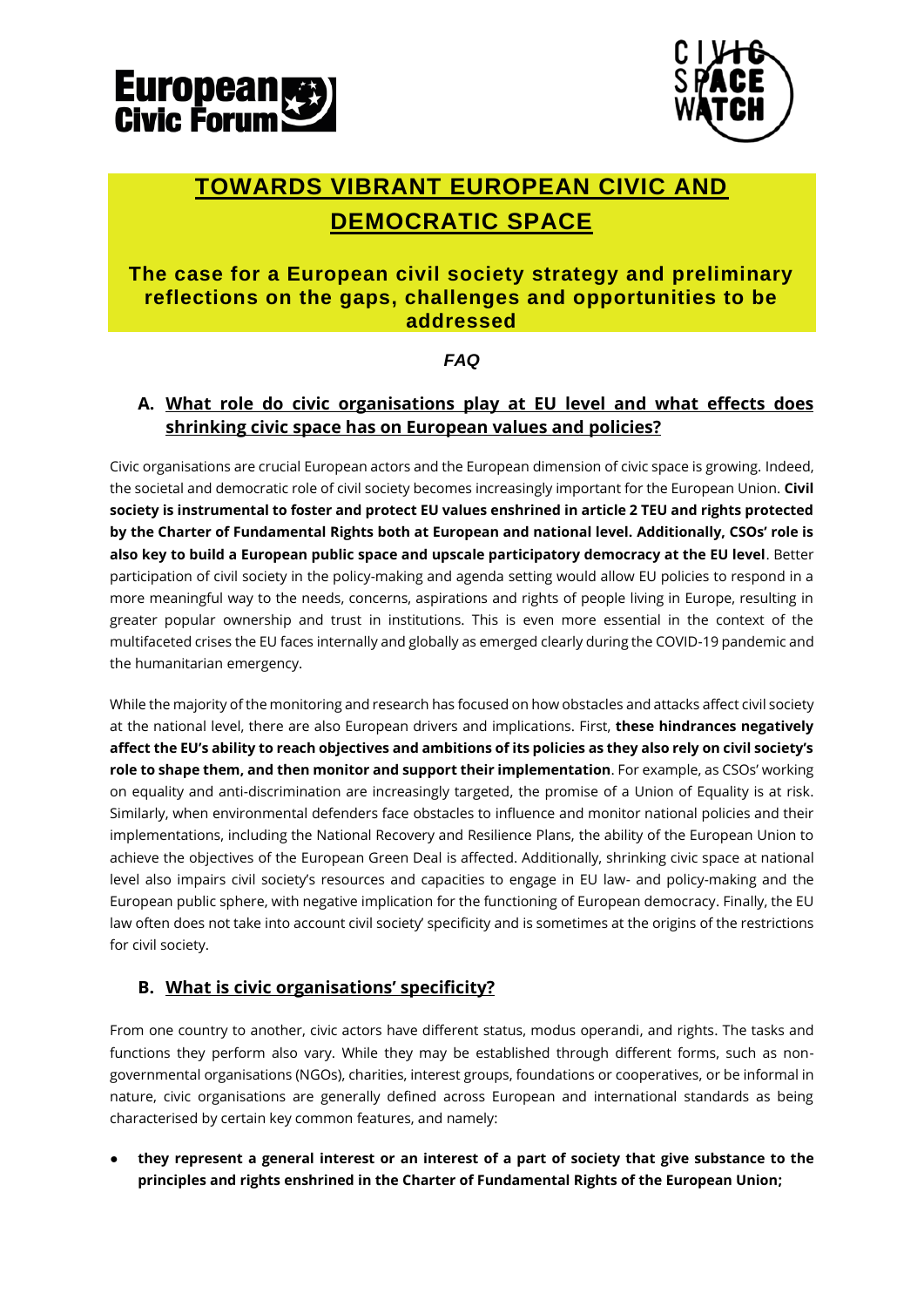# **European**<br>Civic Forum



- **they are independent of public bodies**, bringing together persons or organisations representing people on a voluntary basis;
- **they are non-profit-making**;
- **they operate in areas outside the sphere of enterprise;**
- they function in a democratic manner.

These criteria allow to distinguish between the social partners that act in the sphere of work relations and social policy, and other forms of civic organisation that are broader in scope and *modus operandi*. This distinction is needed in order to explore the full potential of implementing civil and social dialogue within EU and national policy-making, while safeguarding and reinforcing these actors' different representative, political and institutional roles and history.

Crucially, the **civil society sector, differently from other entities and stakeholder, is under international human rights protection** - including the right to set up an association and to operate free from interference, transparency obligations, access to funding and engaging in influencing the policy-making. **Regulators and standard setters are therefore obliged to apply a different approach – based on international human rights standards – to CSOs when shaping legislation**.

### **C. How does EU law affect civic space?**

As the scope of EU law-making expands, increasingly intersecting with certain activities and operations carried out by civil society at national and EU level, a growing attention is being posed to the potential of EU law to protect civic space. As a result, through creative arguments EU institutions could become more proactive in defending civil society in the fields covered by EU law.

On the other side, **European policies increasingly regulate civil society's action but - in absence of appropriate strategies and guidelines to define, empower and protect CSOs democratic role** - they tend to overlook the specificities of the sector and its actors. Indeed, these policies often refer to civil society as a stakeholder to implement EU policies at the national level or as an actor of the common market. European policies tend not to recognise the specificity of CSOs' non-lucrative dimension, unique role of intermediary between the state and individuals or challenger between the state and the market, or their democratic function in promoting and protecting human rights. As a result, **the EU law and its often-rigid transposition into national legislation has sometimes contributed, although involuntarily, to not only overburden the sector but also to shrink the autonomy, individuality and operations of CSOs as a sector representing the self-organisation of people living in Europe** distinct from the government and the market. For example, internal market and competition rules such as state aid and VAT directive equate CSOs with enterprises, while the draft regulation on the transparency and targeting of political advertising risks placing CSOs' activities in the realms of "political advertising".

Moreover, **EU law often fails to take into account existing human rights standards protecting the civic sector.** It is the case of the EU Pact on Migration and Asylum. These challenges and obstacles posed by EU law deepen the shrinking of civic space across EU Member States impairing civil society's ability to act in its democratic function.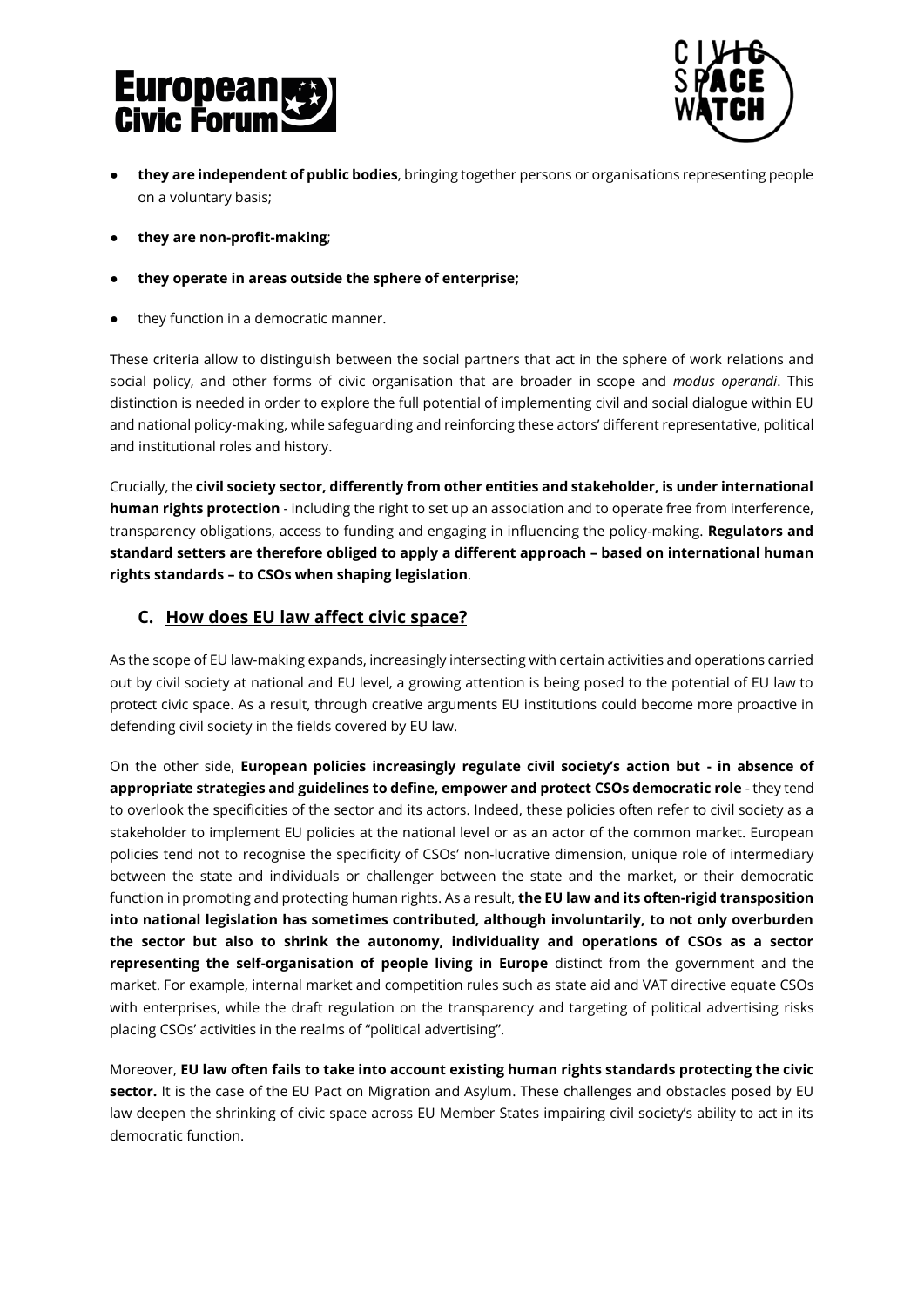



## **D. What tools are available to EU institutions for empowering, engaging, supporting and protecting civic organisations?**

EU Member States and the European Union have made international commitments to engage, support and protect civil society, including through resolutions in the Unite Nation's Human Rights Council (HRC). **Today the European Union also has unprecedented tools to foster and protect democracy, the rule of law and fundamental rights**, such as the European Rule of law toolbox, the European Democracy Action Plan (EDAP), the Strategy on the European Charter of Fundamental Rights. As part of these strategies, the European Commission has started a number of promising initiatives, in particular measures to tackle SLAPPs against public watchdogs and the Citizens, Equality, Rights and Values (CERV) funding programme. Throughout these actions, the European Commission mainstreams the acknowledgement of the fundamental contribution played by civil society as well as the growing challenges it faces on the ground. It also started and won two infringement proceedings setting positive precedents for the rest of the European Union against similar moves and showing the role that the European Court of Justice (CJEU) can play in protecting civic space and fundamental rights both at national and European level.

**While these measures are welcome, they mostly address in a piecemeal manner some of the most urgent problems with which CSOs are being confronted. An overarching solution has yet to surface.**  The lack of initiatives empowering and protecting civil society is particularly striking when looking at the progress made in recent years in the field of media pluralism, including the European Media Freedom Act and recommendations on the safety of journalists. Long-lasting demands for a meaningful implementation of civil dialogue have still to be addressed, while the support provided to civil society through funding policies must also be reviewed in order to overcome crucial shortcomings.

#### **E. What is the way forward?**

In order to promote a thriving civic space at EU and national level and respond to the challenges and gaps described above, **the European Commission should launch a proactive European strategy towards open civic space and resilient civil society**, responding to the European Parliament resolution of 8 March 2022 on the shrinking space for civil society in Europe [\(2021/2103\(INI\)\)](https://oeil.secure.europarl.europa.eu/oeil/popups/ficheprocedure.do?lang=en&reference=2021/2103(INI)), the final report of the Conference on the Future of Europe in the chapter on European democracy (2022) and calls from civil society across Europe.

The EU Civil Society Strategy should give "*genuine political recognition to the crucial role played by CSOs in the realisation of democratic values and policies*" by:

- Integrating all existing tools;
- Filling monitoring, support and protection gaps;
- Clearly linking monitoring and reporting tools to EU enforcement mechanisms (such as infringement procedures and rule of law conditionality) to ensure timely and effective follow-up action.

#### **1.** *Empower civil society* **as a key democratic and societal actor for the European Union through political recognition and enabling policies at national and EU level**

The strategy should define civil society at the European level and set political priorities to develop its capacities and support it when facing attacks. The strategy and the definition of civil society should be grounded on Article 2 and 11 of the TEU and embedded in international human rights standards, recognising the diversity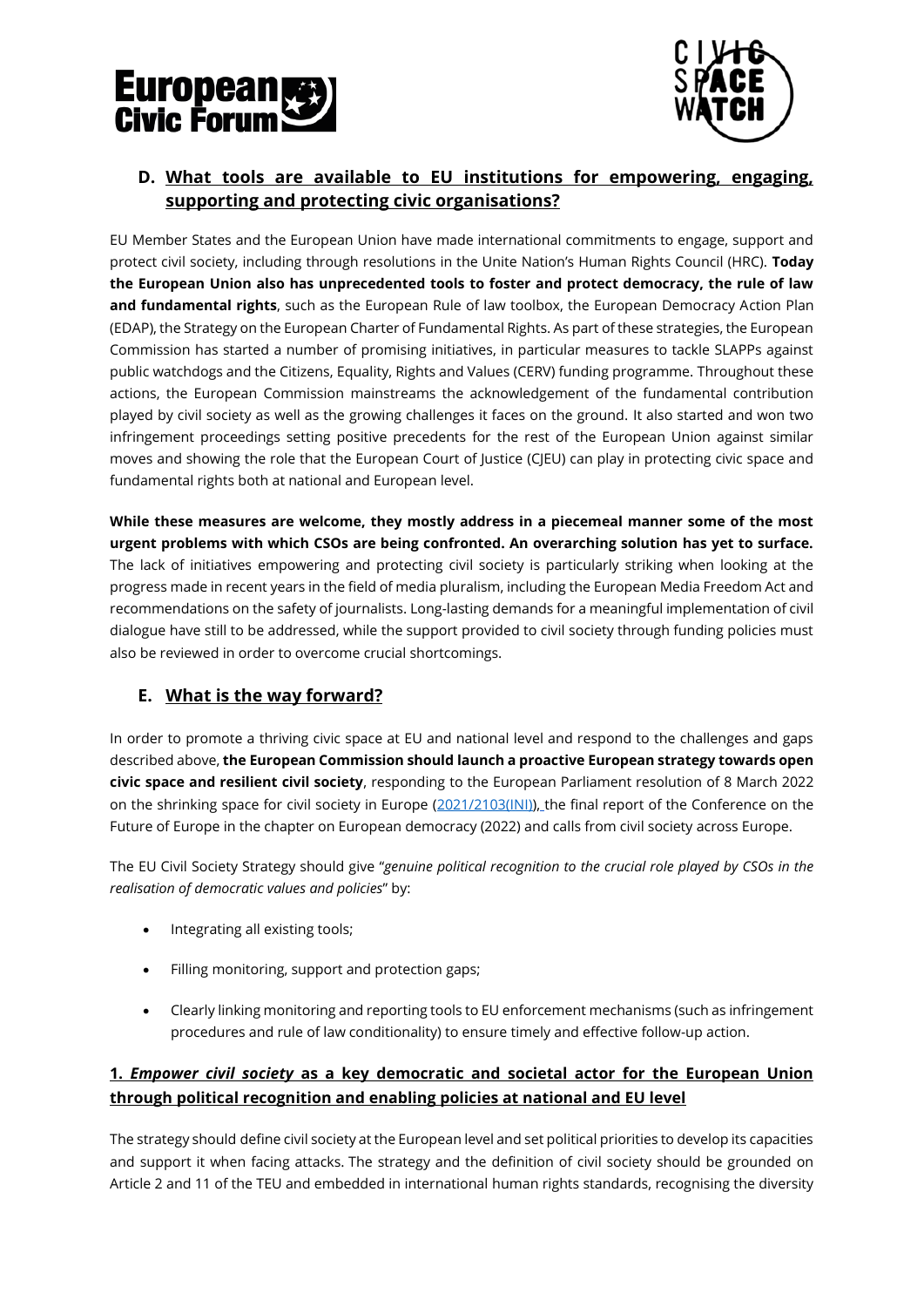# **European**<br>Civic Forum



of not-for-profit actors in terms of structures, modus operandi, scope and actions. It should also identify civil society organisations as key actors for European democracy, resilient societies, just green and digital transition and for the European social economy. It should define CSOs in terms of enjoyment of EU rules while protecting the specificity of the civic sector vis a vis other entities.

The democratic and societal role of civil society should be clearly recognised in the European Democracy Action Plan (EDAP) and European rule of law mechanism by:

- **Adding a fourth pillar in the EDAP on "Promoting active and democratic participation beyond elections"**. Such chapter should focus on civil society's role in the promotion of education and practice on democracy and democratic citizenship, Rule of Law and human rights culture; the pillar should also recognise the importance of civic education vis-a-vis civil society, and promote more proactive EU-level action in this area.
- **Monitoring, documenting and analysing challenges faced by civil society in a full-fledged, stand-alone pillar on civil society and human rights defenders enabling environment in the European rule of law review** adopting a broad and structured approach. The deficiencies and obstacles to a free and vibrant civic space identified in the annual European rule of law and FRA's civic space reports should be addressed by putting forward concrete country recommendations with targets and deadlines, as well as European policies in relevant areas. The European Commission should continue launching infringement proceedings, where there is a breach of EU law violating civic space and associated Charter rights through expedited procedures and interim measures, ensuring a more active and predictable role for civil society in the process.

**The European Commission should ensure that European laws and policies secure the enabling space** for civil society and avoid negative side-effects related to their implementation, **carrying out structured exante and ex-post impact assessment** of EU policies on Rule of Law, democracy and civil society space adopting an intersectional approach.

### **2.** *Engage***: Secure an enabling environment for civil society at the European level by engaging in regular, transparent and meaningful civil dialogue throughout law- and policy-making**

Article 11 TEU explicitly requires the EU institutions to give citizens and representative associations, through appropriate means, the opportunity to make known and publicly exchange their views in all areas of Union action. Implementation of civil dialogue along the Article 11.2 of the TEU is a longstanding demand of the European civil society. Beyond consultations (Article 11(3) TEU), the provision calls for a shift to a more advanced model of participation, the so-called **"civil dialogue"** which **entails civil society's engagement in the entire cycle of EU law- and policy-making not only on specific thematic areas throughout the policy cycle but also on programmatic issues and agenda-setting** such as in developing the work programme of the European institutions. The functioning of the social dialogue can provide methodology and practices.

**Basic coordination structures (focal points) for civil dialogue should be established within each EU institution** - including each DG of the European Commission, formalising and structuring the involvement of CSOs on sectoral policy issues beyond consultation along all phases of policy making, including its implementation and evaluation phase. These structures should also enable civil society to alert the European Commission to take actions in case the restrictive measures of Member States affect the achievement of EU policies' objectives and break EU law. The European Commission should also promote the creation of such structures and participation in the EU policy-making process and mechanisms at national level.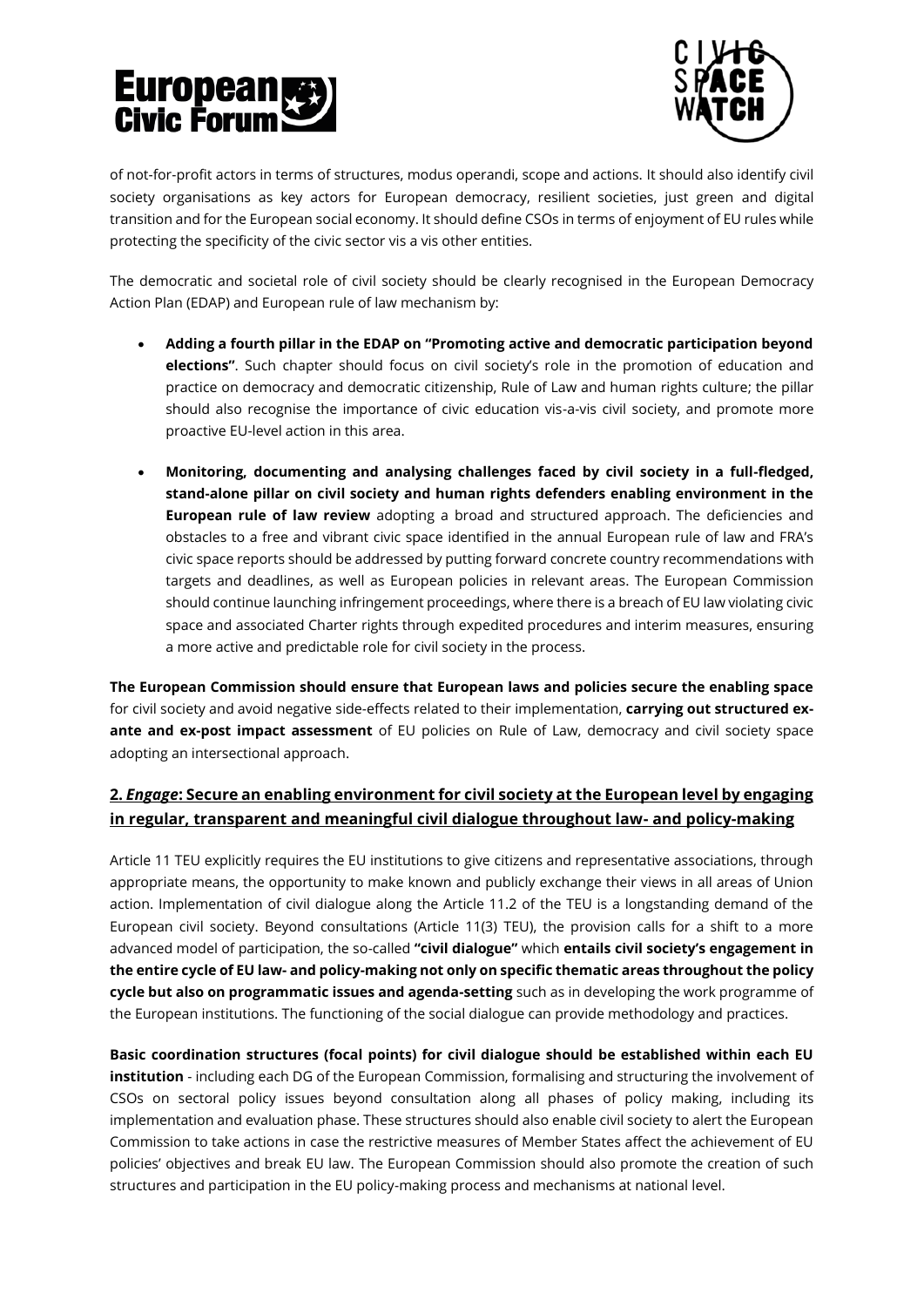# **European**<br>Civic Forum



Finally, civil dialogue and participation are also crucial in times of crisis. **The European institutions should better associate civil society organisations in crisis management discussions** on emerging needs to be addressed and possible solutions.

#### **3.** *Support***: Nurture the civic sector through flexible funding policies and more**

Supporting the sector means providing resources, including financial, to develop the infrastructures, capacities, skills and leadership needed to face the challenges and opportunities ahead. EU funding policies should be aimed at nurturing the democratic role of the civic sector and be sufficiently flexible and agile to enable the access of grassroots organisations next to national and European networks. The Citizens, Equality, Rights and Values (CERV) holds potential for this, but obstacles of accessibility, and the heaviness of the reporting and functioning need to be addressed.

**The European Commission should make use of dialogue infrastructures to meaningfully engage (not just inform) civil society in 1) decisions regarding the strategic priorities of the European funding, financial regulations as well as of specific EU funding accessible to CSOs**; 2) evaluating the accessibility of the funding for organisations – especially at the grassroots level - and identify obstacles that should be overcome; 3) share and discuss lessons learned among grantees and between grantees and the European Commission services. Additionally, as CSOs are dealing with complex societal issues that requires innovative, long-term systemic thinking as well as prompt responses, they might have to experiment and adopt a trialand-error approach to find meaningful strategies for their context. As a result, **it is crucial to ensure flexibility in adjusting the actions and avoid using managerial and performance logic in reporting and measuring the impact of CSOs**.

**It is urgent to assess the accessibility and functioning of EU funding, and remove existing obstacles**. For example, the European Commission should consider expanding the indirect models of funding disbursement (through CSO intermediary) to CSOs to other funding programmes that can support the development and strengthening of CSOs capacities and infrastructures, such as the structural funds, and waive the co-financing requirement foreseen for the CERV and other funding accessible by CSOs.

**The CERV programme should allow intermediaries regranting EU funding at national level to provide core funding and to grassroots organisations ensuring administrative costs and co-funding are not disproportionately heavy on their capacities nor on the intermediary organisations**. They should also be enabled to rapidly disburse emergency action grants with simplified application and reporting processes and flexible timeframes (on the example of the action grants of the EEA & Norway grants) in addition to longerterm grants. The European Commission should take actions when national authorities impose obstacles or undue interference with CSOs' access to EU funding. Finally, **actions under the Social Economy Action Plan should aim at securing a conducive taxation framework to promote private donations, including for human rights and democracy work**, and an enabling legal framework for civil society organisations to seek, access and use funding from any source, including from foreign donors.

# **4.** *Protect***: Defend civil society and human rights defenders (HRDs) against smear campaigns, SLAPPs and judicial harassment, threats and attacks**

When governments and powerful individuals dismantle legal protections, threat and harass civil society, the European institutions should provide protection and support. There is a need to **bring coherence between protection and support mechanisms for civil society and human rights defenders existing in EU**